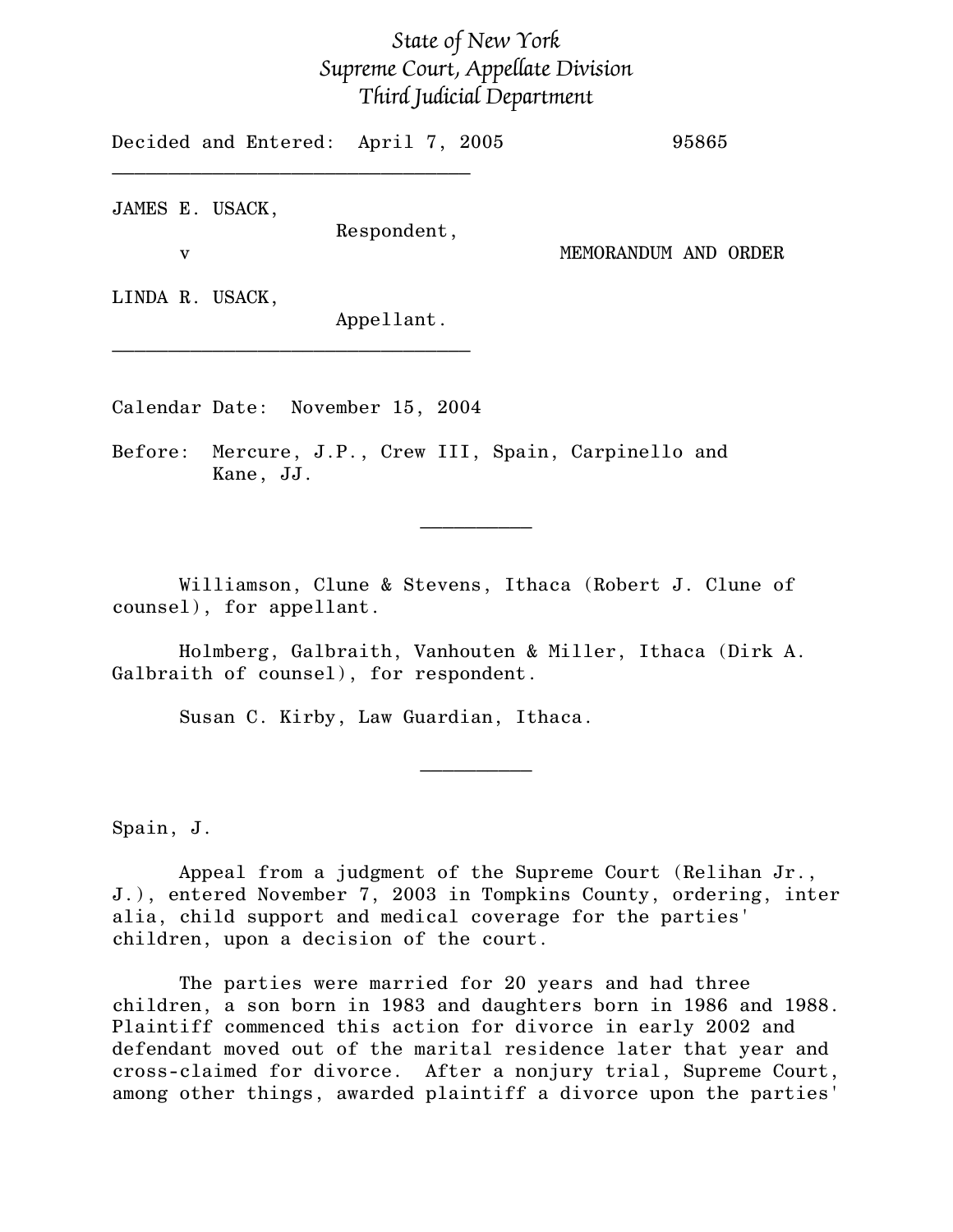stipulation, distributed their property, and granted plaintiff custody of the daughters and exclusive ownership and possession of the marital residence. The court ordered defendant to pay child support and a portion of the uninsured medical expenses for all three children.

Supreme Court issued a detailed written decision containing extensive findings of fact which accurately portrays the tragedy often visited upon children – even teenage children – who have been manipulated into parental estrangement. The court denied defendant's request that she be relieved, permanently or temporarily, of her child support obligations. That request was based upon, among other grounds, plaintiff's near complete frustration of any relationship, communication or contact between defendant and her children since December 2001, when plaintiff first learned of and told the children about defendant's relationship with another man. The court found that "plaintiff and [the] children have rejected every effort of defendant to demonstrate her continued devotion to her offspring with a vehemence which is remarkable for its undiminished intensity over a protracted period which still continues." The court also concluded that plaintiff had "encouraged" the children's "unbridled enmity" toward and "total exclu[sion]" of their mother through "a course of conduct calculated to inflict the most grievous emotional injury upon her." The court ultimately determined that there was insufficient circumstantial or professional evidence to attribute the children's uniform attitudes and behavior to plaintiff.

Defendant now appeals, contending that her child support obligation should have been suspended due to plaintiff's deliberate actions in alienating their children from her, a conclusion we find inescapable on this record and from Supreme Court's findings of fact, which we adopt.

A parent, of course, has a statutory duty to support a child until the age of 21 (see Family Ct Act  $\S$  413 [1] [a]). However, "[w]here it can be established by the noncustodial parent that the custodial parent has unjustifiably frustrated the noncustodial parent's right of reasonable access, child support payments may be suspended" (Matter of Smith v Bombard, 294 AD2d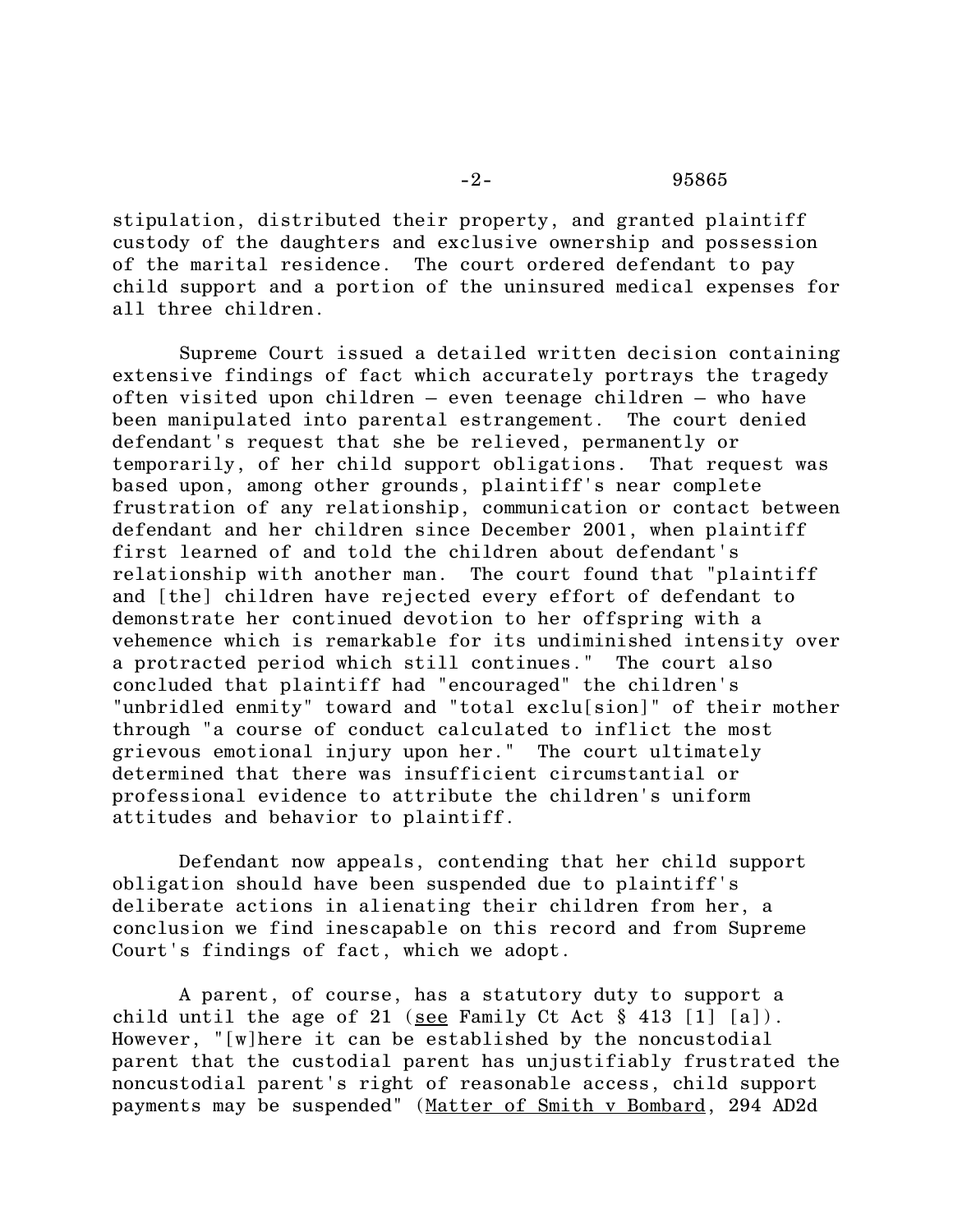673, 675 [2002], lv denied 98 NY2d 609 [2002]; Matter of Kershaw v Kershaw, 268 AD2d 829, 830 [2000]; Weinreich v Weinreich, 184 AD2d 505, 506 [1992]).

At the hearing held in August 2003, the children, then ages 18, 16 and 14, were, unfortunately, not available to testify or to be interviewed in camera; apparently at least one was outside the country. The Law Guardian expressed to Supreme Court the children's wishes to remain with their father and control their own contact with their mother.<sup>1</sup> Plaintiff testified that while the marriage began to experience difficulties in early 2001, the family was "perfectly happy" and defendant enjoyed a close relationship with the children and was very involved in all of their activities until he revealed defendant's affair to them in December 2001. He claimed that, after that discovery, they unilaterally chose to completely ostracize defendant and reject all of her repeated efforts to communicate, to attend their sporting activities or to have any meaningful contact or relationship with her, although she continued to live in the family home. This ostracism and estrangement of defendant from the family continued for nine months, unabated, until September 2002, when defendant finally moved out, and it continued until the time of the trial. Plaintiff, whose credibility Supreme Court found to be "seriously impaired," denied actively discouraging or preventing the children's relationship with defendant. He did not address many of the specific incidents to which defendant thereafter testified, and failed to demonstrate any meaningful efforts on his part to facilitate the children's continued relationship with their mother.

 $^1$  We again emphasize that it is not proper for a Law Guardian to make a "report" to a court. Here, the Law Guardian submitted - at Supreme Court's direction - a report containing her own unsworn observations regarding the parties, recounting personal interactions or opinions about them, all of which, we note, could have been explored and elicited by calling witnesses and upon cross-examination of the parties and other witnesses (see Weiglhofer v Weiglhofer, 1 AD3d 786, 788 n 1 [2003]).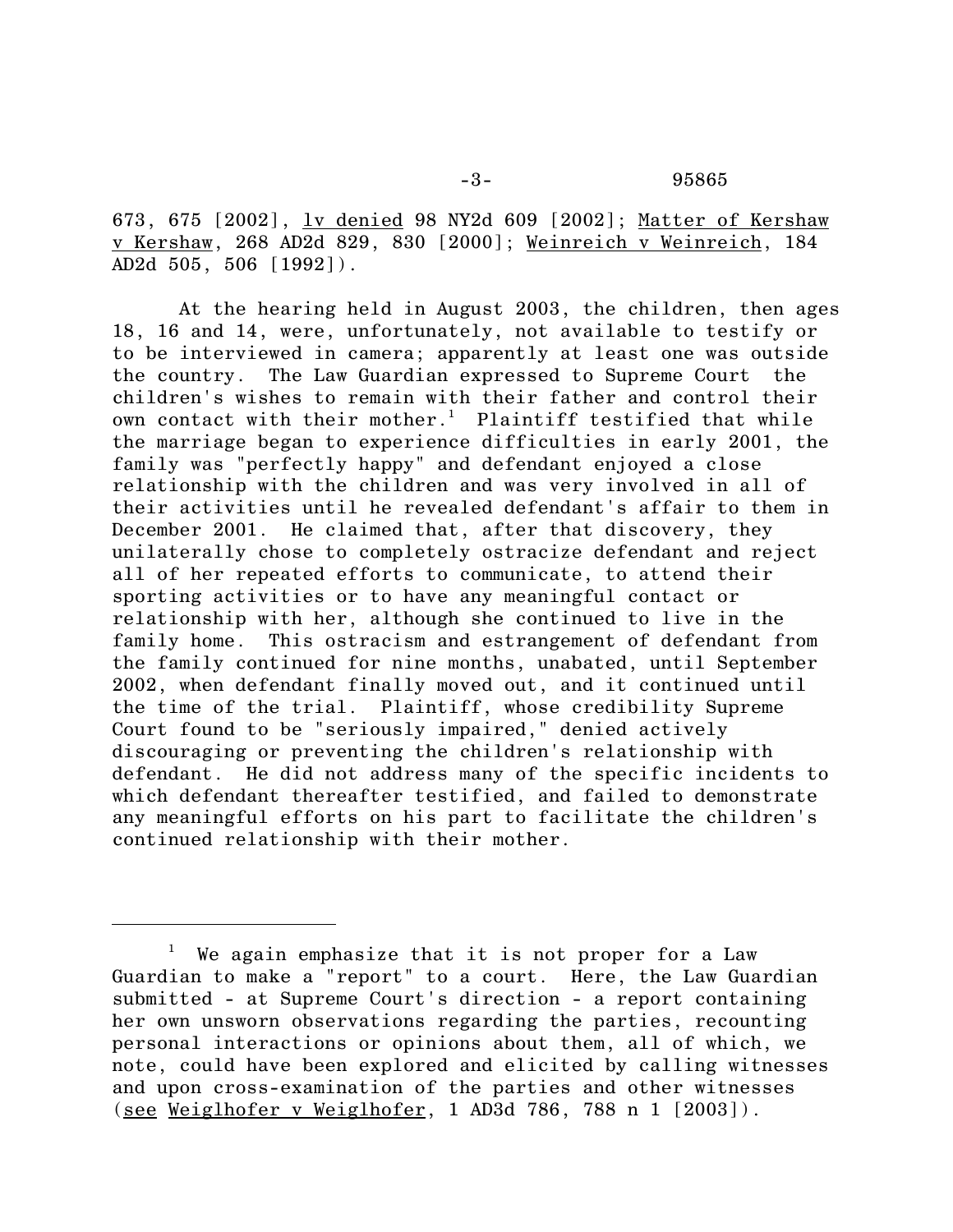The testimony of defendant, credited by Supreme Court and much of it unrefuted, detailed plaintiff's callous and insensitive conduct toward defendant prior to December 2001, which the court recognized as the probable inducement for defendant's affair. She also described plaintiff's relentless actions – following the discovery of her affair – in excluding defendant from the family entirely, vehemently rejecting any efforts on her part to have a meaningful relationship with her children or to continue any parental role and involvement. Her testimony established that plaintiff, among other things, often yelled at her to leave, disparaged her, locked her out, and told the children that defendant did not want to be – and was no longer – part of their family because she had chosen someone else. Plaintiff also used his immediate family members to care for the children and shield them from interaction with defendant at home in his absence and he did nothing to dissuade the children's public humiliation of defendant.

By his example, his actions and his inaction, plaintiff orchestrated and encouraged the estrangement of defendant from the children. He exploited their unhappiness toward her over the affair and the break-up of the family and manipulated their loyalty to him – and the exclusion of defendant – to punish her for her rejection of him. As Supreme Court noted in reducing defendant's child support arrears, the treatment of defendant was "needlessly vindictive" and, we find, a clear violation of plaintiff's responsibility "to assure meaningful contact between the children and the other parent" (Matter of Raybin v Raybin, 205 AD2d 918, 921 [1994]). Indeed, plaintiff utterly failed in his duty to rise above his anger at defendant to affirmatively encourage the children to have contact and a relationship with their mother. Instead, he chose to foster their aversion to and exclusion of her at a time when they were hurt and vulnerable and to deprive them of the undeniable benefit and right of having two loving, supportive parents; he also denied defendant her right to a normal relationship with them (see Labanowski v Labanowski, 4 AD3d 690, 694 [2004]). Most importantly, plaintiff never – at any time – suggested that defendant had been other than a dedicated, eager, involved, loving, willing and hard working mother who genuinely pursued a continued role in the lives of her children. Clearly, defendant's decision to engage in and pursue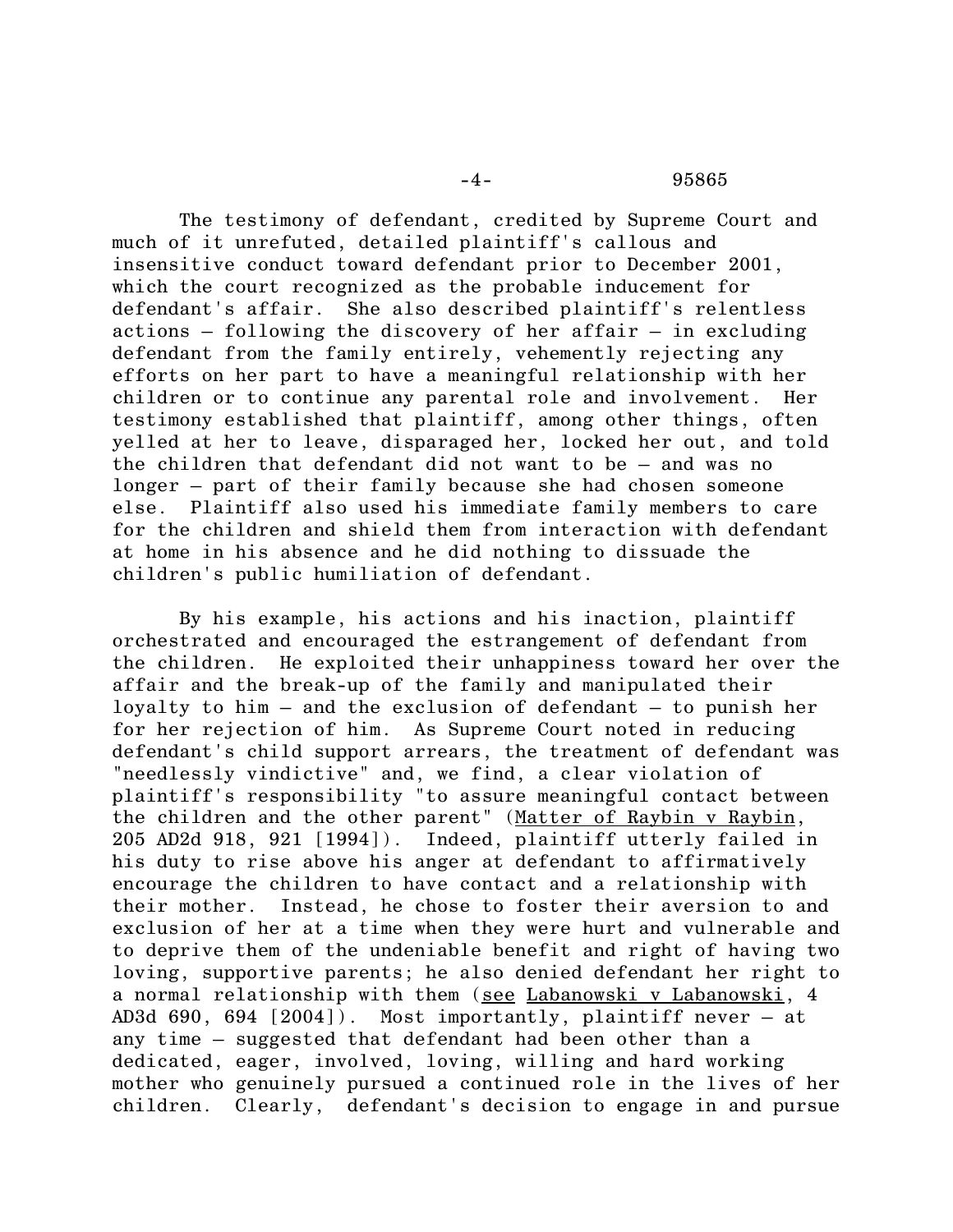## -5- 95865

an extramarital affair while continuing to reside with plaintiff and the children resulted in turmoil in the children's lives. However, plaintiff did not demonstrate that defendant exposed the children to anything related to that affair or, apart from her infidelity, mistreated him in any other way.

Thus, we find that defendant amply met her burden of demonstrating that plaintiff deliberately frustrated her relationship and visitation with the children. While alteration of defendant's child support obligations may be an imperfect remedy with which to address plaintiff's harmful, unfair conduct, there is no proof that suspending defendant's obligations temporarily would result in the children becoming public charges. Accordingly, defendant's support obligations are suspended pending further court order upon a showing that plaintiff has made good faith efforts to actively encourage and restore defendant's relationship with the children, and defendant's visitation with the children (see Matter of Kershaw v Kershaw, 268 AD2d 829, 830 [2000].

Because Supreme Court's judgment has transferred "any future matters relating to custody or child support" to Family Court, these proceedings should be remitted directly to the Family Court of Tompkins County.

Mercure, J.P., Crew III, Carpinello and Kane, JJ., concur.